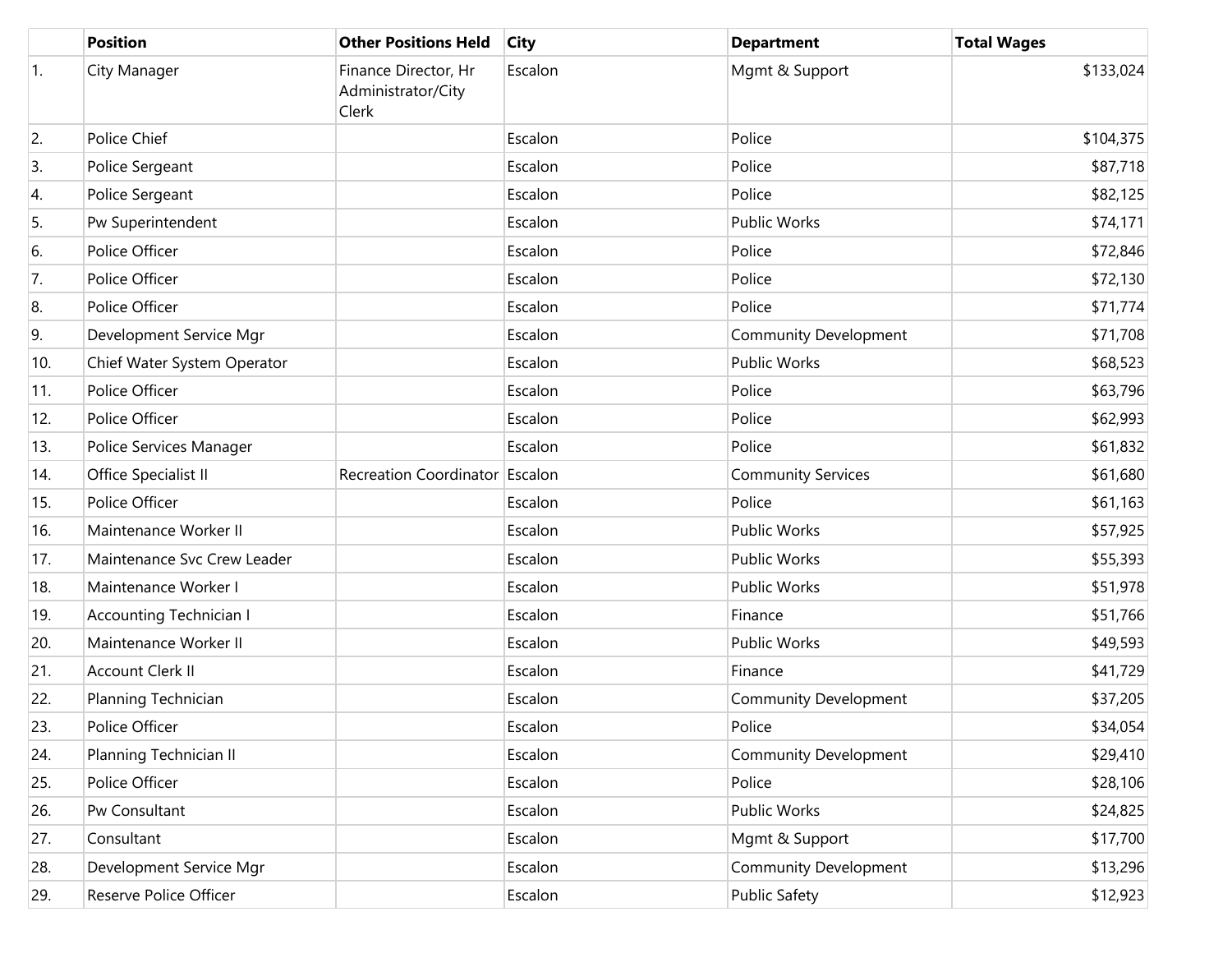| 30. | Office Specialist II           | Escalon | <b>Community Development</b> | \$10,110 |
|-----|--------------------------------|---------|------------------------------|----------|
| 31. | Maintenance Worker II          | Escalon | <b>Public Works</b>          | \$10,047 |
| 32. | Animal Services Assistant      | Escalon | <b>Public Safety</b>         | \$7,895  |
| 33. | Reserve Police Officer         | Escalon | <b>Public Safety</b>         | \$7,158  |
| 34. | Maintenance Worker II          | Escalon | Public Works                 | \$6,635  |
| 35. | Animal Service Assistant       | Escalon | <b>Public Safety</b>         | \$5,954  |
| 36. | Animal Services Assistant      | Escalon | <b>Public Safety</b>         | \$5,016  |
| 37. | <b>Transit Coordinator</b>     | Escalon | <b>Public Transit</b>        | \$5,000  |
| 38. | Pool Supervisor                | Escalon | <b>Community Services</b>    | \$4,359  |
| 39. | <b>City Council</b>            | Escalon | Legislative                  | \$3,600  |
| 40. | <b>City Council</b>            | Escalon | Legislative                  | \$3,600  |
| 41. | <b>City Council</b>            | Escalon | Legislative                  | \$3,600  |
| 42. | <b>City Council</b>            | Escalon | Legislative                  | \$3,600  |
| 43. | City Council-Mayor             | Escalon | Legislative                  | \$3,600  |
| 44. | Lifeguard II                   | Escalon | <b>Community Services</b>    | \$3,561  |
| 45. | <b>Recreation Coordinator</b>  | Escalon | <b>Community Services</b>    | \$3,165  |
| 46. | Hostess                        | Escalon | <b>Community Services</b>    | \$3,075  |
| 47. | Reserve Police Officer         | Escalon | <b>Public Safety</b>         | \$2,995  |
| 48. | Reserve Police Officer         | Escalon | <b>Public Safety</b>         | \$2,560  |
| 49. | Lifeguard I                    | Escalon | <b>Community Services</b>    | \$2,542  |
| 50. | <b>Recreation Assistant II</b> | Escalon | <b>Community Services</b>    | \$2,078  |
| 51. | Temporary Police Help          | Escalon | Police                       | \$2,045  |
| 52. | Reserve Police Officer         | Escalon | <b>Public Safety</b>         | \$1,884  |
| 53. | Reserve Police Officer         | Escalon | <b>Public Safety</b>         | \$1,618  |
| 54. | Animal Services Assistant Lead | Escalon | <b>Public Safety</b>         | \$1,598  |
| 55. | Animal Services Assistant      | Escalon | <b>Public Safety</b>         | \$1,580  |
| 56. | Lifeguard I                    | Escalon | <b>Community Services</b>    | \$1,471  |
| 57. | Hostess                        | Escalon | <b>Community Services</b>    | \$1,450  |
| 58. | Animal Services Assistant      | Escalon | <b>Public Safety</b>         | \$1,399  |
| 59. | Lifeguard I                    | Escalon | <b>Community Services</b>    | \$1,381  |
| 60. | Lifeguard I                    | Escalon | <b>Community Services</b>    | \$1,356  |
| 61. | Lifeguard I                    | Escalon | <b>Community Services</b>    | \$1,244  |